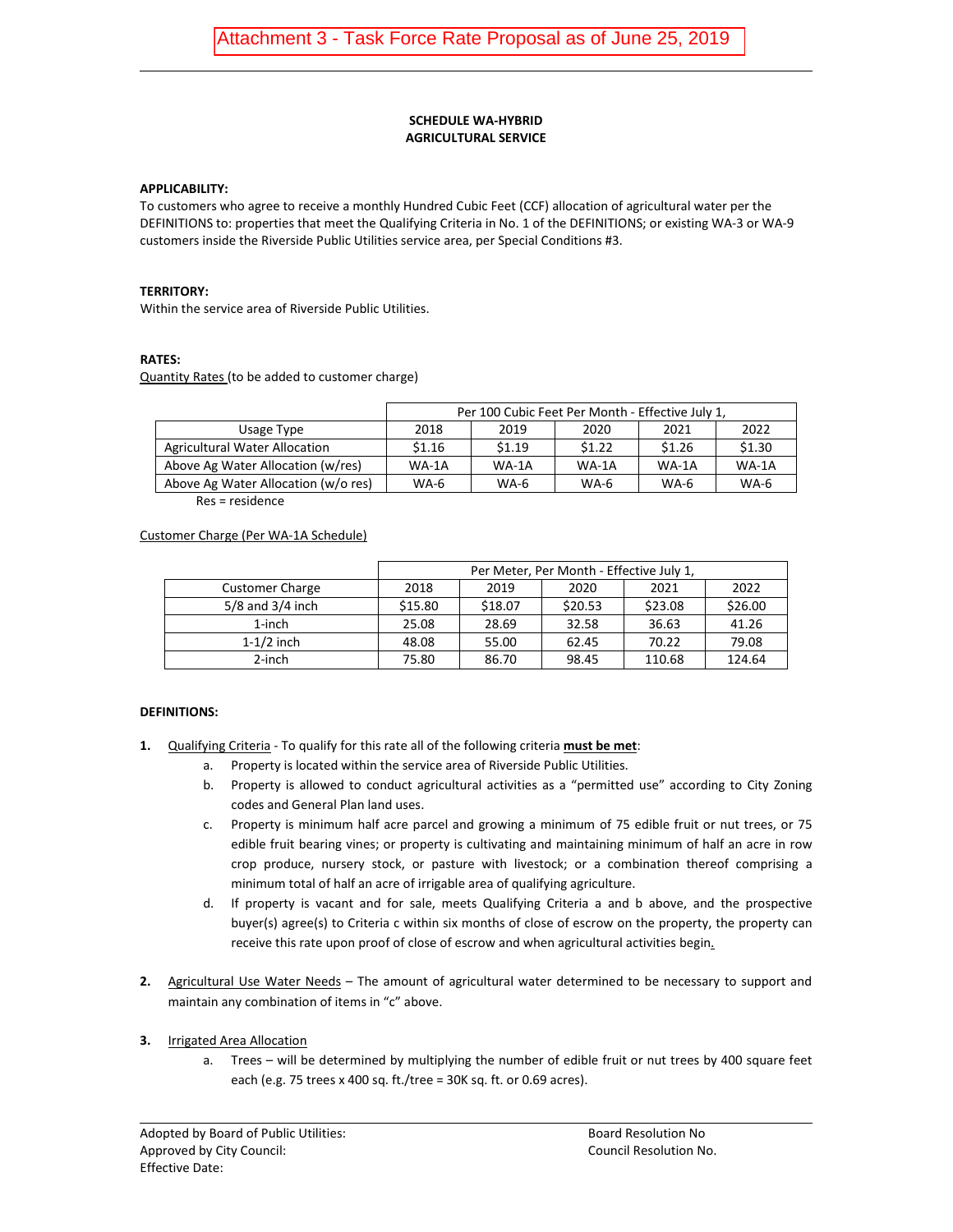Schedule WA-Hybrid Agricultural Service -2-

- b. Vines will be determined by multiplying the number of edible fruit bearing vines by 100 square feet each (e.g. 75 vines x 100 sq. ft./vine = 7,500 sq. ft. or 0.17 acres).
- c. Row Crops, Pasture, Nurseries will be determined by multiplying the length and width of the entire area where agricultural activities are taking place. The following will be excluded from irrigable areas that are not directly being used for agriculture: buildings, roads, pathways, fallow areas, hardscapes, and landscaping.
- d. Fallow Areas When fallow areas are converted to Ag production, the water allocation will be increased proportionally based on 3.a, 3.b or 3.c above.
- **4.** Monthly Agricultural Water Use Allocation in CCF The total agricultural water allocation volume in CCF for each month of the year.

**Note: The Agricultural Task Force was unable to decide upon the proper methodology to be used for allocating a water budget. Instead, the Agricultural Task Force moved that there be a recommendation for outside validation of crop factors for agricultural purposes, and, for horticultural purposes, a review of past water use practices in determining the water use allocations.**

# **SPECIAL CONDITIONS:**

- **1.** The Board of Public Utilities will publish a list of Best Water Management Practices for the WA-Hybrid customers to use as a guide and menu for efficient agricultural irrigation and conservation practices. These practices will be reviewed and updated at least every 5 years.
- **2.** Any agricultural activities must comply with all applicable City municipal, zoning, land use and building codes.
- **3.** Upon the effective date of this rate, all existing WA-3 and WA-9 customers will transition onto this rate in accordance with the RATES section. Initial agricultural water allocations for these prior WA-3 and WA-9 customers will be determined by Riverside Public Utilities (RPU) staff using various methods, as appropriate, including: available aerial photography, GIS applications, customer surveys, and site inspection in conjunction with Definitions 2, 3 and 4. Within 6 months of the effective date of this rate schedule, RPU staff will conduct an onsite inspection of each prior WA-3 and WA-9 customer property to ensure they are being allocated the correct monthly amount of agricultural water per the terms of the DEFINITIONS. If a prior WA-3 or WA-9 customer property is found to no longer meet the Qualifying Criteria as outlined in the DEFINITIONS the customer will have six (6) months to bring their property back into compliance with the Qualifying Criteria as outlined in the DEFINITIONS or the customer will be transitioned to WA-1A (residence on property) or WA-6 (no residence on property).
- **4.** Customers are responsible for notifying RPU staff 30 days in advance of changes to expected crops and/or planting schedules so that allocations can be properly updated.
- **5.** Each customer property receiving this rate is subject to site inspection every five (5) years to ensure the property continues to meet the Qualifying Criteria as defined in No. 1 of the DEFINITIONS and to ensure agricultural water allocations are accurate. Inspections may be conducted using aerial photography, GIS applications, or onsite visits. Customers on this rate grant RPU staff the right to enter and inspect their property for compliance if remote inspection processes are unable to provide adequate information to make a determination of compliance and accurate allocation. A change to the monthly CCF allocations will be made if it is found that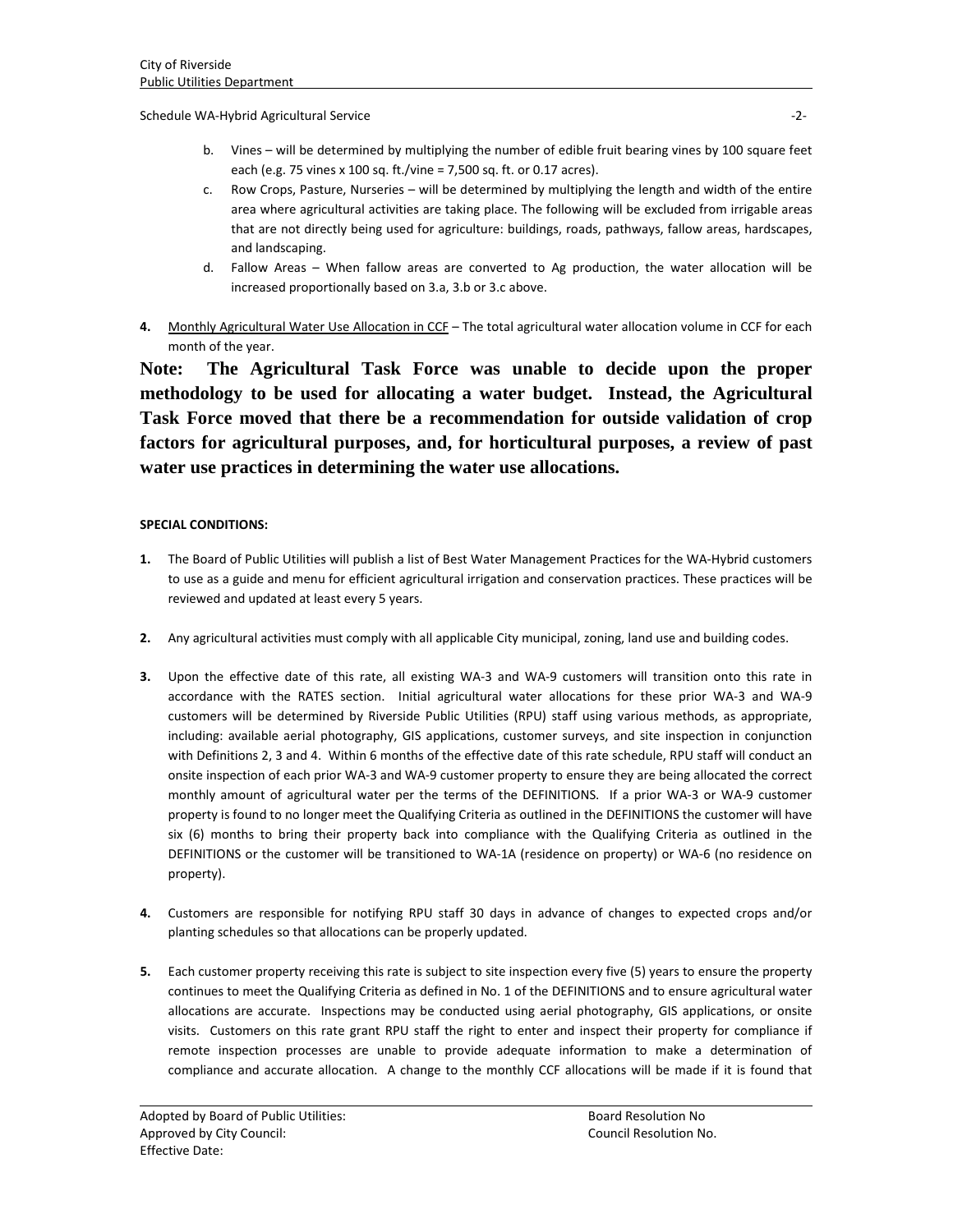Schedule WA-Hybrid Agricultural Service -3-

agricultural activities onsite and associated areas have changed. Customers found to no longer be in compliance are subject to being transitioned to the otherwise applicable rate. 48 hours' advance notice will be given to a customer when an onsite inspection is required. If a customer declines access to RPU staff to conduct an onsite inspection, after having been given advanced notice, the customer will be transitioned to the applicable rate upon the next billing cycle.

- **6.** If staff determines that this rate is not applicable, the Customer may appeal the determination, following the requirements set out in Part A of the "General Provisions" section of the Water Rules and Rate Schedules.
- **7.** Any properties being sold will be subject to being placed on the applicable rate. The new owner of a property previously receiving this rate must certify that the property meets the Qualifying Criteria as defined in No. 1 of the DEFINITIONS within 60 days of closing escrow to remain on this rate. RPU staff may need to inspect the property to ensure the correct agricultural water allocation is being provided.
- **8.** If this rate is requested for a meter size larger than two (2) inch, RPU has the sole discretion to make a determination if the property can be allowed to receive this rate. Customer will be responsible for all costs and fees associated with a meter larger than (2) inch.
- **9.** Customers can petition to have their properties reassessed for re-allocation of agricultural water once every two years. Such re-allocation will require an onsite visit and inspection of the property to verify types and amounts of qualifying agriculture as well as to verify area in agricultural use. RPU reserves the right to reassess irrigable area on a customer property and/or adjust agricultural water allocations at any time.
- **10.** Second Meter: Customers may choose to install a second meter for agricultural purpose in addition to a meter for domestic service (WA-1A). The second meter (Meter 2) for Agriculture will be installed via a wye or tee manifold configuration at the current meter and service location at the premises. The customer will pay the associated Water Service Connection Charges (per Water Rule 11) based on the size of Meter 2. The size of Meter 2 cannot exceed the size of the existing service lateral. Customer will be responsible to pay all costs associated with any tailpipe work connecting Meter 2 to the agricultural irrigation system. A backflow inspection will be conducted by City staff before Meter 2 can be activated and backflow device(s) may be required. If a backflow device is required, the customer will be responsible to provide the Utility with an annual backflow certification at the customer's cost. Meter 2 cannot irrigate any, grass, turf or landscaped areas. RPU staff will conduct inspections and pressure testing (if needed) at least biennially to verify the Meter 2 irrigation system is independent.
- **11.** RPU reserves the right to make adjustments to allocation amounts due to extreme weather conditions.
- **12.** Customers found to be out of compliance more than one time within a 5 year period will be transitioned to the applicable WA-1A or WA-6 rate within 90 days of such determination, unless otherwise determined as the result of an appeal. Customers who have been found to be out of compliance twice within a 5 year period and transitioned off this rate can reapply for this rate 2 years after the transition date.
- **13.** Water Conservation Surcharge: The rates and charges above are subject to a surcharge (Water Conservation Surcharge) as adopted via City Council Resolution No. 22675 on April 22, 2014 and such surcharge as in effect from time to time. The Water Conservation Surcharge will be applied to the Customer's total water usage charge including without limitation the quantity rates, customer and minimum charge for the applicable billing period.